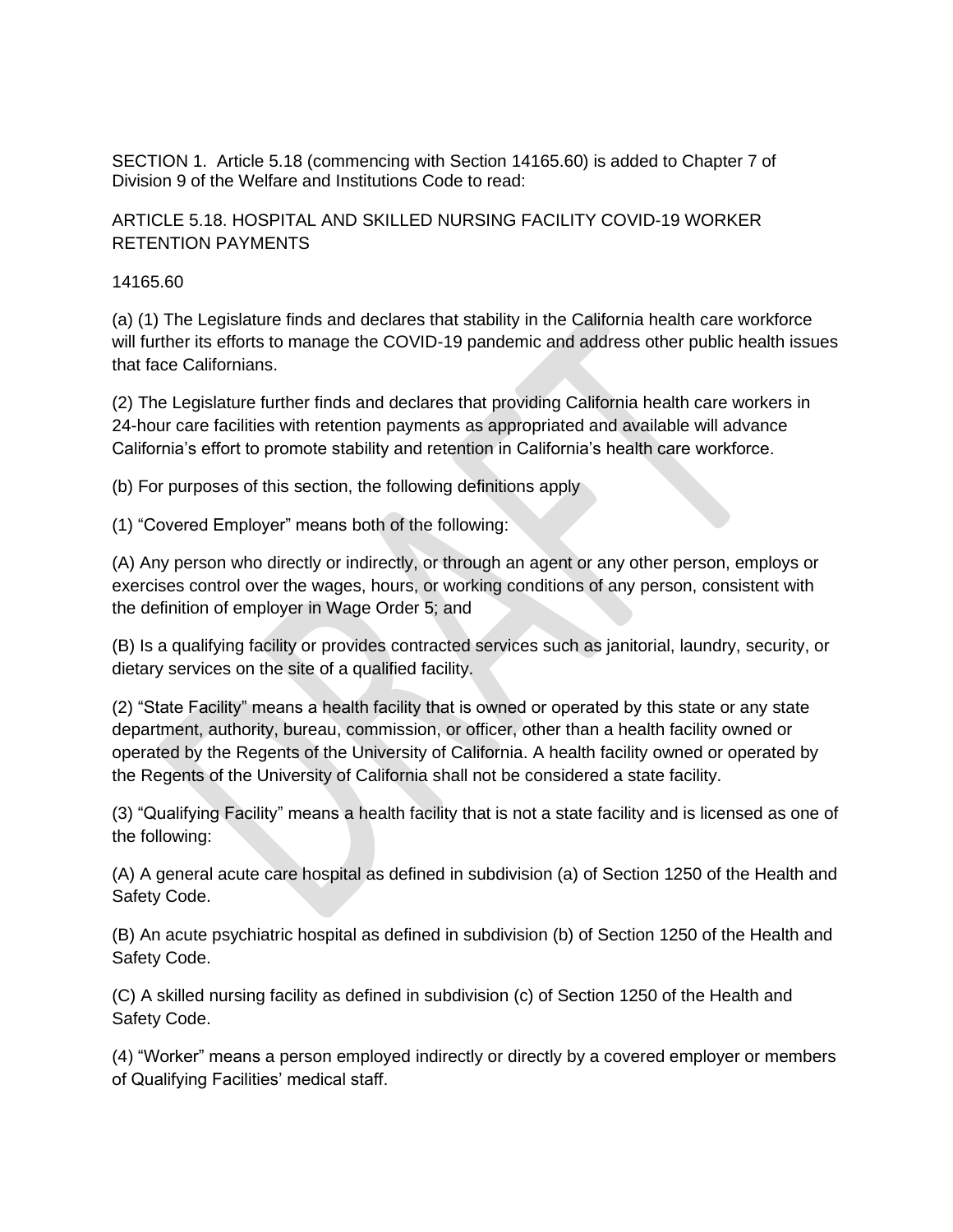(5) "Qualifying Work Period" means period identified by the department beginning on January 1, 2022 and ending no later than 60 days after the enactment of this section.

(6) "Date of Record" means a date determined by the department that is no later than 45 days after the end of the Qualifying Work Period.

(7) "Eligible Worker" means a full-time or part-time worker of a covered employer as of the date of record. This does not include those workers who are working primarily on a remote basis, as defined by the department.

(8) "Full-time" employment means to be compensated for an average of 32 or more hours per week from January 1, 2022, through the Qualifying Work Period. A worker is also considered to be employed full-time if the covered employer considers the worker to work full time.

(9) "Part-time" employment means to be compensated for an average of fewer than 32 hours per week from January 1, 2022, through the Qualifying Work Period, so long as the covered employer does not consider the worker to work full time.

(10) "Wage Order 5" means the Order Regulating Wages, Hours, and Working Conditions in the Public Housekeeping Industry (Section 11050 of Title 8 of the California Code of Regulations).

(c) Upon appropriation by the Legislature, the department shall provide funding to participant Qualifying Facilities to make retention payments to their eligible workers for the public purposes specified in subdivision (a). The department may provide up to \$1,500 for each eligible worker of a participant covered employer, subject to the methodology described in subdivision (d) and the aggregate amount of funding available for this purpose.

(d)(1) As a condition of receipt of funding pursuant to this section, a covered employer shall submit to the department the following information for each eligible worker by a date specified by the department.

(A) Name of the eligible worker.

(B) Mailing address of the eligible worker.

(C) The total amount of matching retention payments that the covered employer paid or will pay to the eligible worker.

(D) Average number of hours for which the covered employer compensated the eligible worker from January 1, 2022 through the end of the Qualifying Work Period.

(E) Other information as required by the department for purposes of implementing this section.

(2) Upon receipt of covered employer submissions pursuant to paragraph (1), the department shall determine the amount of the retention payment to be paid by each participant covered employer to each eligible worker. The amount of the retention payment shall be calculated as follows, subject to available funding and reduced on a pro-rata basis if necessary: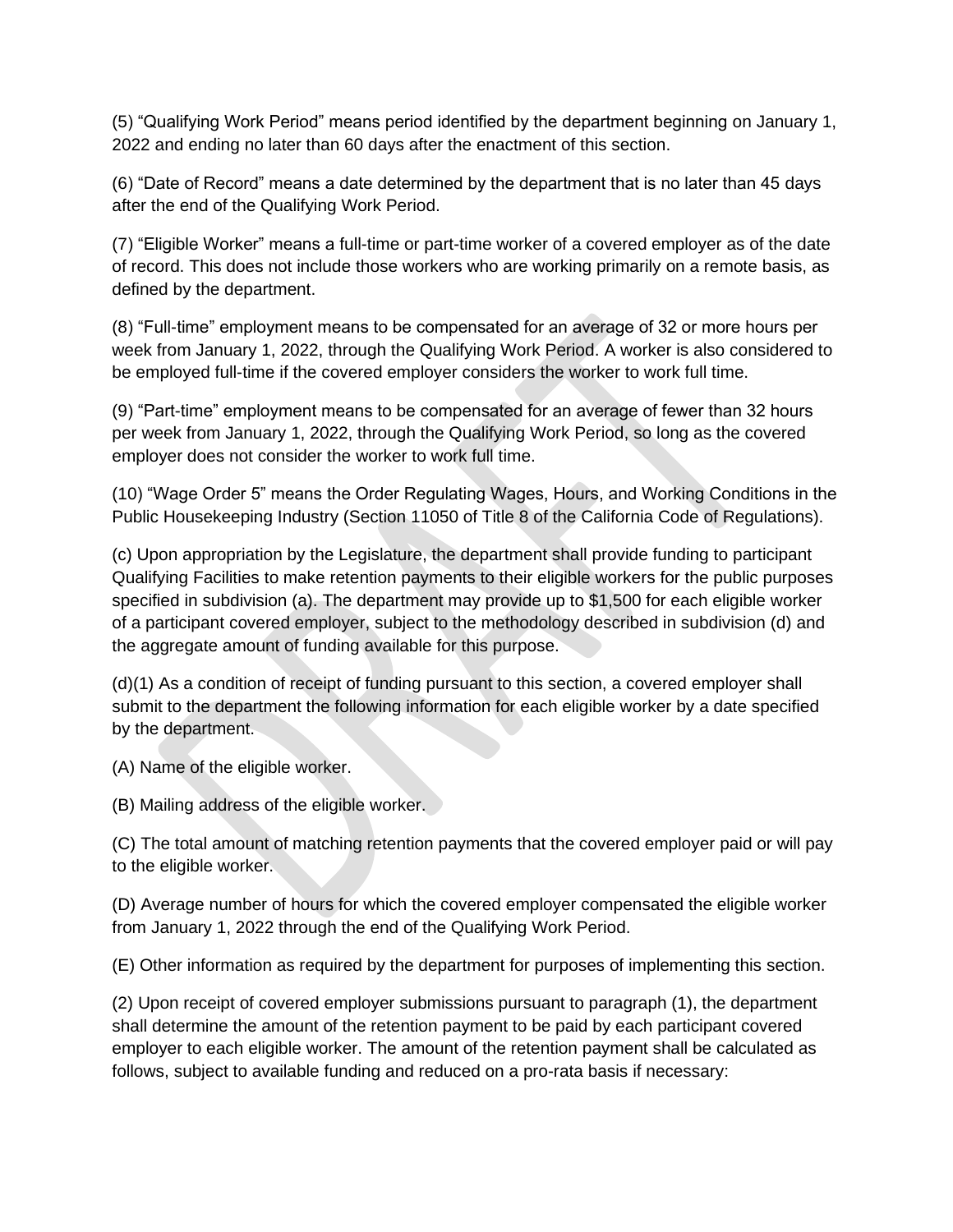(A) For a full-time eligible worker, the state payment amount shall be \$1,000 plus the amount of matching retention payment paid to the eligible worker by the covered employer, up to a total maximum state payment of \$1,500.

(B) For a part-time eligible worker, the state payment amount shall be \$750 plus the amount of matching retention payment paid to the eligible worker by the covered employer, up to a total maximum state payment of \$1,500.

(C) The department may reduce the payment amounts described in paragraph (2) and (3) on a pro-rata basis subject to the total amount of funding appropriated to the department.

(3) The department shall determine the conditions and data reporting requirements for participant covered employers to be eligible to receive funding for retention payments. At a minimum, participant covered employers shall be required to commit to all of the following:

(A) The covered employer shall provide funding to their eligible workers within 30 days of receipt from the department.

(B) The covered employer shall report to the department within 90 days of receipt of funds information on the number of eligible workers paid by profession type, the total amount of payments made including covered employer matching funds, and information on the timing of payments.

(C) The covered employer shall not use the funding to supplant other payments from the covered employer to the eligible worker.

(4) The department shall define "matching retention payments" to include monetary compensation other than salaries, wages, and overtime paid to an eligible worker that was paid to the eligible worker on or after January 1, 2022 and prior to the date of record, and meets any of the following criteria:

(i) The compensation was or is paid as hazard or bonus pay as a result of the COVID-19 pandemic.

(ii) The compensation was or is paid as a bonus based on performance or financial targets or a payout resulting from performance sharing programs designed to provide employees with a share in performance gains.

(iii) The compensation was or is paid in response to operational needs of the covered employer, including, but not limited to, staffing shortages or recruitment needs.

(e) The department may make payments described in this section to Qualifying Facilities using the existing Medi-Cal Check-write system.

(f) This section shall be implemented only if, and to the extent that, the department determines that federal financial participation under the Medi-Cal program is not jeopardized.